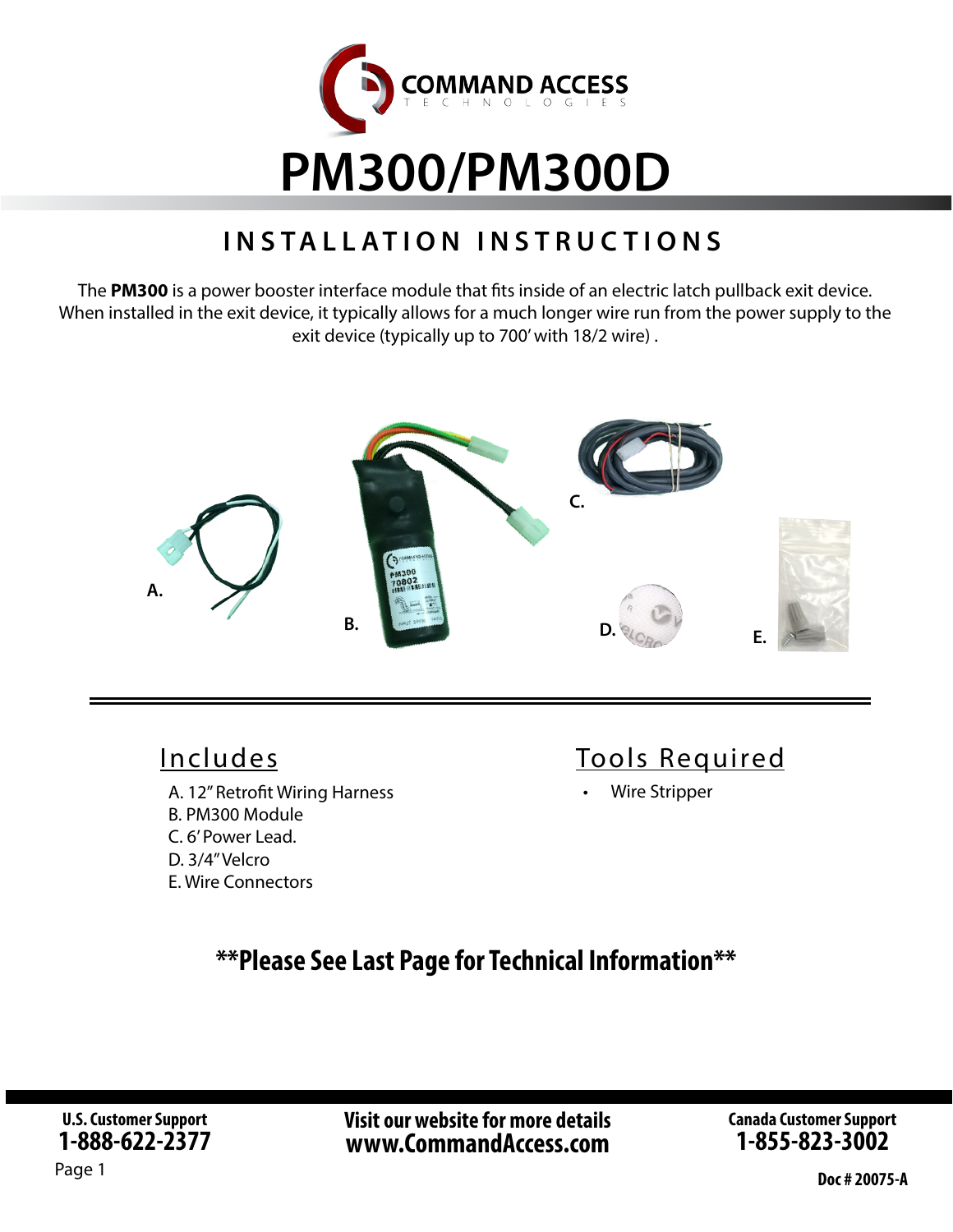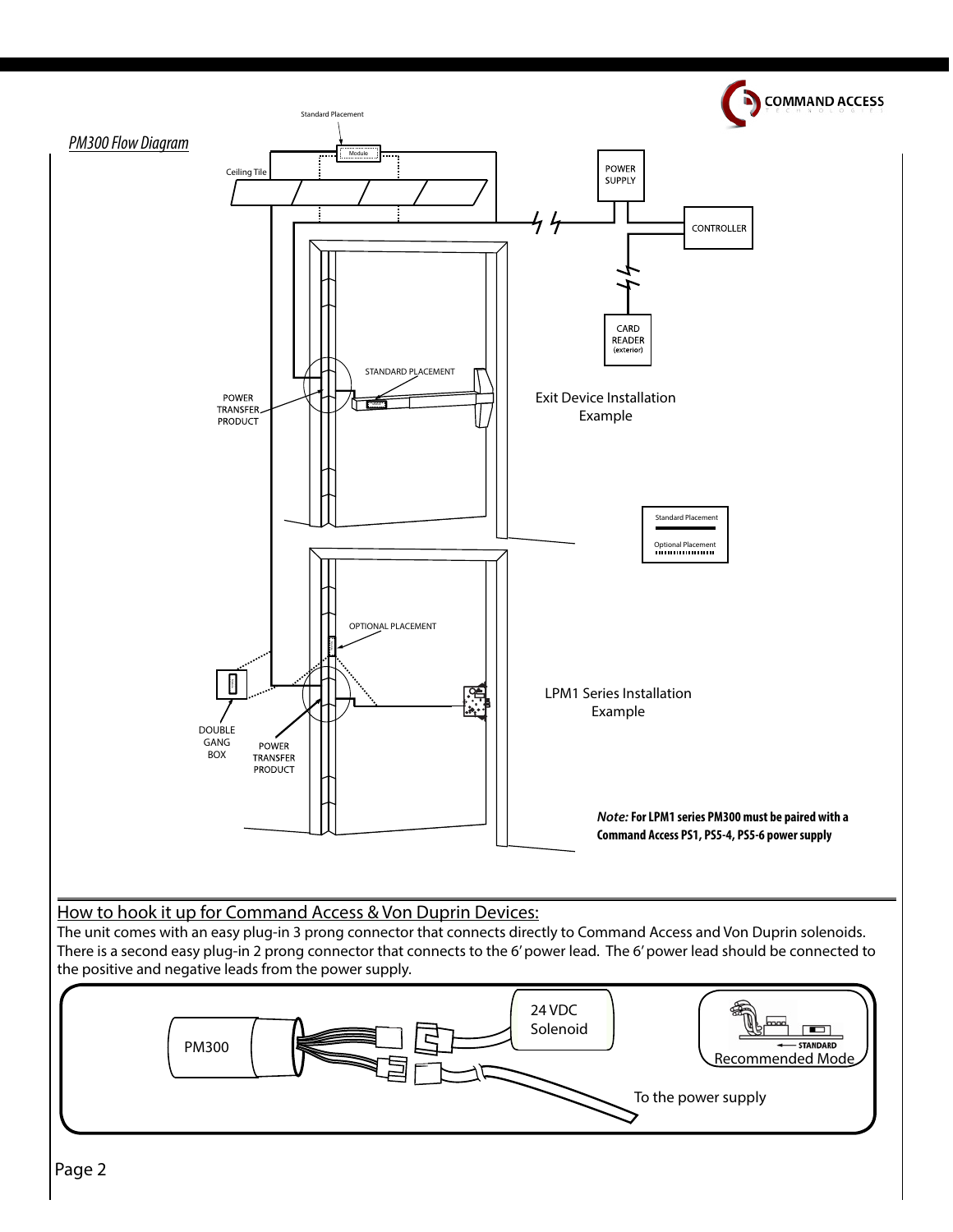

#### How to hook it up for other Manufactures Devices:

The unit comes with an easy plug-in 3 prong wire harness that to retrofits to the existing solenoid. There is a second easy plug-in 2 prong wire harness that connects to the power from the power supply. The harness should be connected to the positive and negative leads from the power supply. Generic examples and specific retrofits are shown below.

#### *Adams Rite* **wire connections instructions:**

Remove pushbar and separate push pad from device to gain access to the solenoid/circuit board assembly.

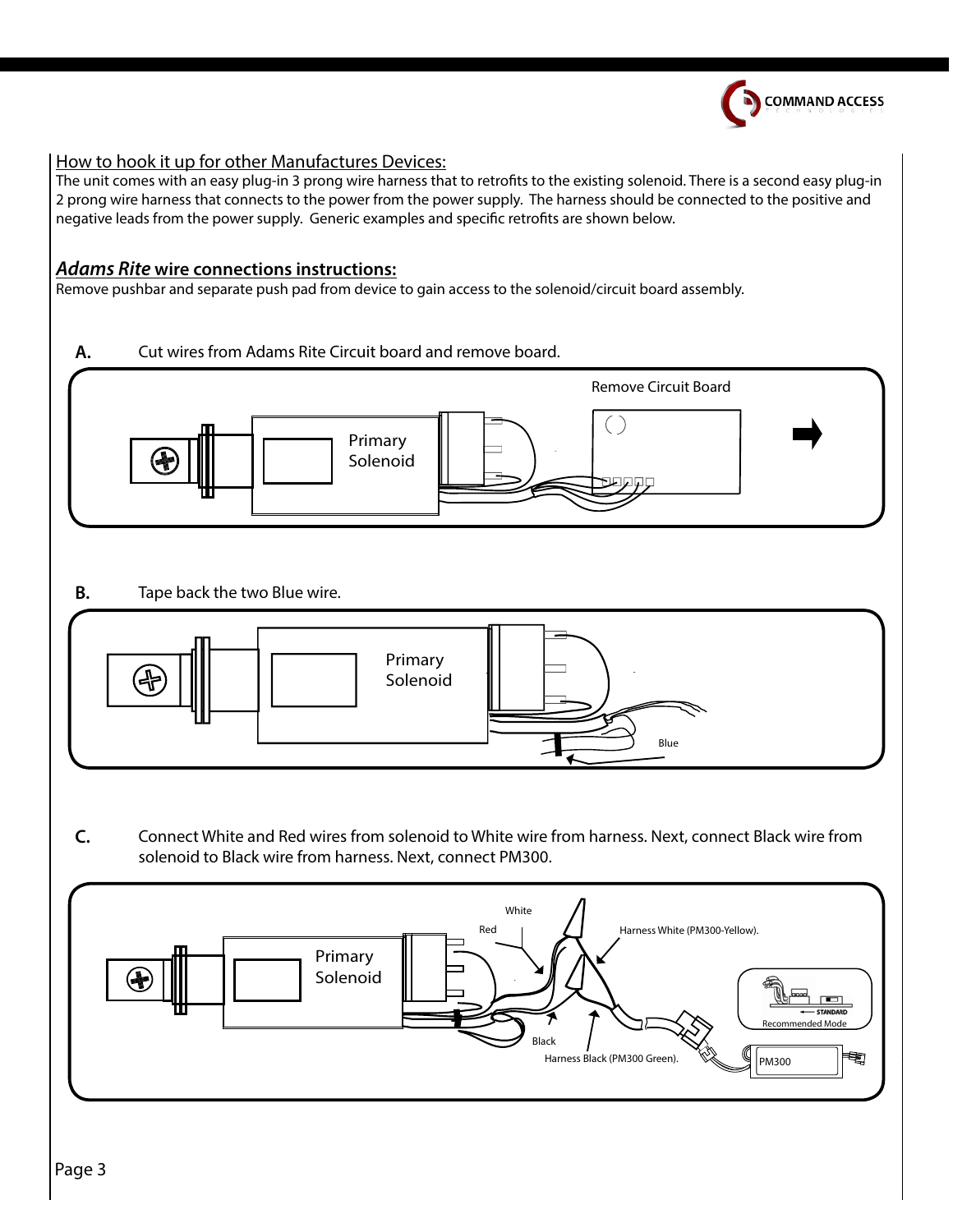

## *Corbin/Russwin* **wire connections instructions:**

Remove pushbar and separate push pad from device to gain access to the solenoid/circuit board assembly.